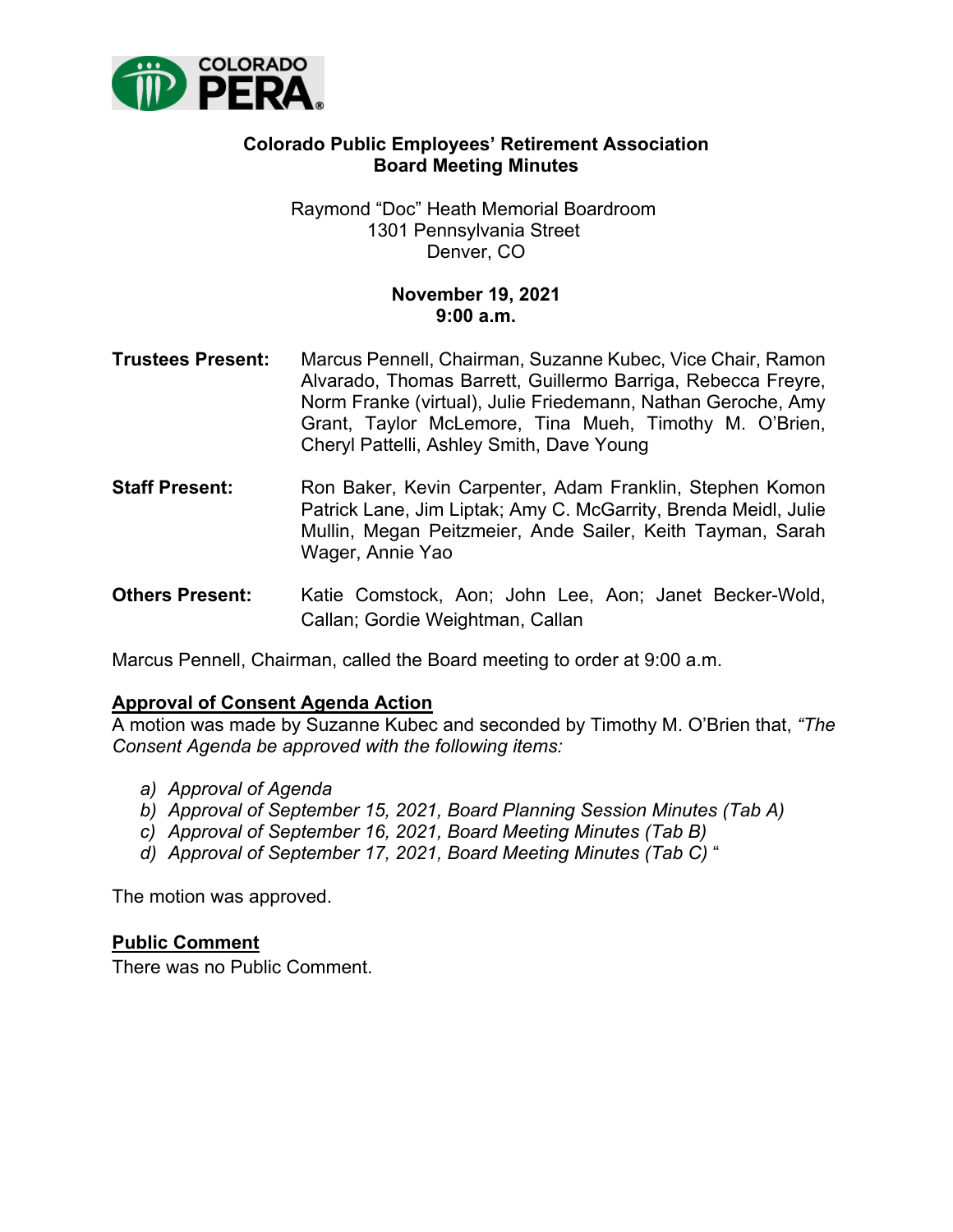

*Record of Proceedings November 19, 2021 Page 2 of 6*

# **Committee Reports**

## **Executive Committee**

Suzanne Kubec, Vice Chair, Board of Trustees reported that the Executive Committee met on November 16, 2021, and approved the September 13, 2021, minutes. The Committee reviewed September 2021, Unaudited Financial Statements and the September 2021 Budget Report. Finally, the Committee reviewed the November 18-19 Board Meeting Agenda and Committee Meetings Schedule.

# **Audit Committee**

Timothy M. O'Brien, Chairman, Audit Committee, reported that the Committee met on November 12, 2021 and interviewed Outside Audit Committee member candidates.

Mr. O'Brien moved that the Audit Committee recommends that, "*The Board of Trustees appoint Mary-Margaret Henke to fill the Outside Audit Committee member vacancy."* 

The motion was approved.

Mr. O'Brien reported that the Committee also met the previous day. The Committee received the 2021 Financial Audit Plan from the independent auditor. The Committee reviewed the timetable for the PERA 2021 *Annual Comprehensive Financial Report* (ACFR) and they approved the Internal Audit 2022 Proposed Budget. In addition, the Committee received updates regarding the Internal Audit Activity, the Annual Summary Report on Audit Committee Activities. Finally, the Committee met separately and privately with the Internal Audit Director, the Executive Director, and the General Counsel.

## **Benefits Committee**

Tina Mueh, Chair, Benefits Committee, reported that the Committee met the previous day. The Committee received an update regarding the Capital Accumulation Plans (CAP) record keeper transition. In addition, the Committee reviewed the amendments to the *PERA 401(k) and Defined Contribution Plans,* and the *PERA 457 Plan.*

Ms. Mueh moved that the Benefits Committee recommends, *"The Board of Trustees approve the amendments to the* PERA 401(k) and Defined Contribution Plans*, and the*  PERA 457 Plan*, as published in the Committee meeting materials."*

The motion was approved.

Finally, the Committee received updates regarding the Disability Program, PERACare open enrollment, and the Life Insurance program.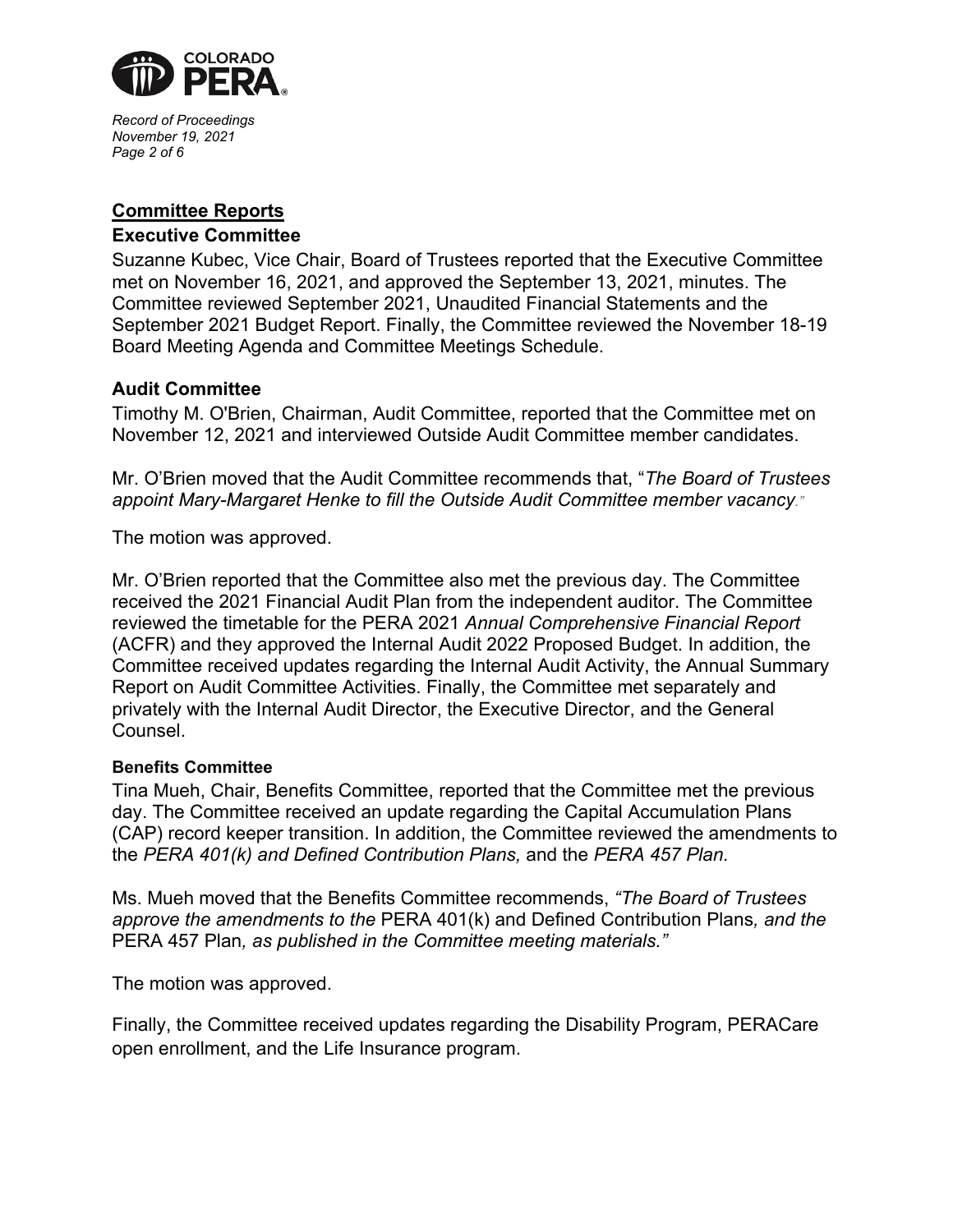

*Record of Proceedings November 19, 2021 Page 3 of 6*

#### **Compensation & Budget Committee**

Amy Grant, Chair, Compensation & Budget Committee, reported that the Committee met on October 29, 2021 and reviewed the proposed 2022 operating budget.

Ms. Grant moved that the Compensation and Budget Committee recommends that, *"The Board of Trustees approve the proposed 2022 PERA Operating Budget in the total amount of \$95,875,930."*

The motion was approved.

#### **Evaluation Committee**

Marcus Pennell, Chairman, Board of Trustees, reported that the Committee met the previous day and approved the criteria for the 2022 evaluation of the Executive Director. A survey to evaluate the Executive Director for 2021 will be sent by Mosaic. Responses are due December 8. The Committee will receive the results at the January 11, 2022, Evaluation Committee meeting.

#### **Investment Committee**

Rebecca Freyre, Chair, Investment Committee, reported that the Committee met the previous day. The Committee reviewed changes to the *CAP Statement of Investment Policy.* The Committee received information regarding Private Equity, CAP Investment Management Fee Evaluation, CIF Investment Department Costs, and Private Market Fees.

#### **2022 Board Election Calendar**

Kevin Carpenter, PERA Chief Administrative Officer, provided information regarding the 2022 Board Election.

A motion was made by Tina Mueh and seconded by Ashley Smith that, *"The 2022 Board Election Calendar be approved as it appears in Tab D of the meeting materials."*

The motion was approved.

#### **Member Contribution Interest Rate**

Ron Baker, PERA Executive Director, provided information regarding the Member Contribution Interest Rate. Mr. Baker responded to questions.

A motion was made Timothy M. O'Brien and seconded by Thomas Barrett that, *"The Board approve 3.0 percent as the member contribution interest rate for 2022 pursuant to CRS 24-51-407(4)."* 

The motion was approved.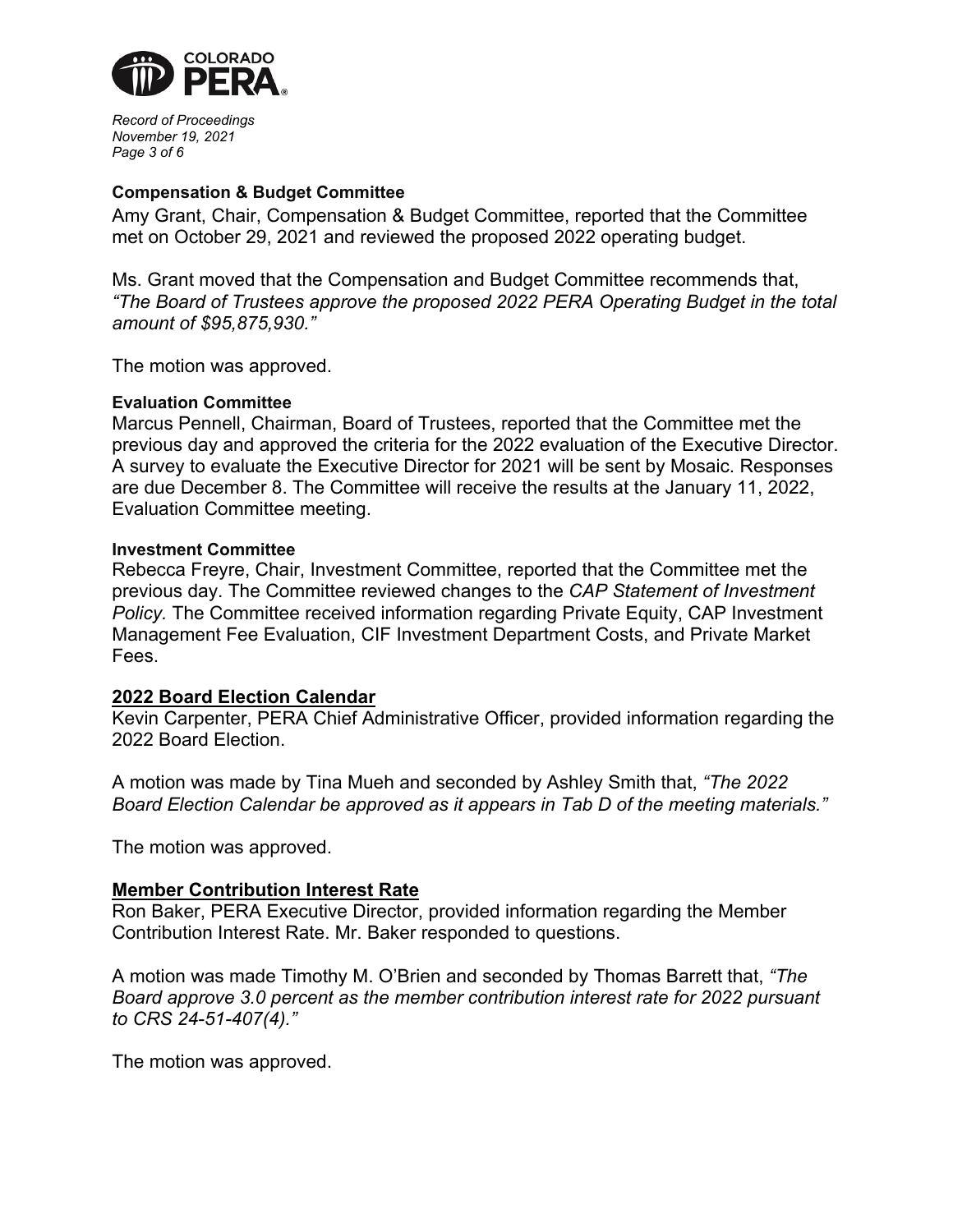

*Record of Proceedings November 19, 2021 Page 4 of 6*

## **Governance Manual**

Adam Franklin, PERA General Counsel, provided a presentation regarding the proposed changes to the Governance manual. Discussion ensued and Mr. Franklin responded to questions.

A motion was made by Timothy M. O'Brien and seconded by Thomas Barrett that, *"The Board of Trustees approve the Governance Manual as published in TAB F2 of the meeting materials, effective January 1, 2022. The Statement of Investment Policies*  and all other pertinent reports and documents will be updated to reflect the *changes."* Which will make the outside members nonvoting. Discussion ensued and a friendly amendment was made to change the CAFR to ACFR. The amendment was accepted by Mr. O'Brien and Mr. Barrett. Discussion ensued regarding the structure of the motion.

Mr. O'Brien and Mr. Barrett withdrew their motion.

A motion was made by Timothy M. O'Brien and seconded by Thomas Barrett that, "*The* Governance Manual *reflect that the outside Audit Committee members are not voting members of the Audit Committee effective July 1, 2022.* 

The Chairman called for a roll call vote with the following results: Dave Young, Yay; Ashley Smith, Yay; Cheryl Pattelli, Yay; Timothy M. O'Brien, Yay; Tina Mueh, Nay; Taylor McLemore, Nay; Suzanne, Kubec, Yay, Nathan Geroche, Yay; Norm Franke, Nay; Julie Friedemann, Yay; Rebecca Freyre, Nay; Guillermo Barriga, Yay, Thomas Barrett, Yay, Ramon Alvarado, Yay; Marcus Pennell, Nay. The motion passed.

A motion was made by Rebecca Freyre and seconded by Ashley Smith that, "*The Board of Trustees approve the Governance Manual as published in TAB F2 of the meeting materials, effective January 1, 2022. The Statement of Investment Policies*  and all other pertinent reports and documents will be updated to reflect the *changes."* The motion was approved with one dissenting vote by Norm Franke.

The Board recessed at 10:30 a.m. and reconvened at 10:45 a.m.

## **Pension Review Subcommittee Recommendations**

Ron Baker, PERA Executive Director, reviewed the recommendations of the Pension Review Subcommittee. Mr. Baker provided information regarding Recommendation #1. Extensive discussion ensued and Mr. Baker responded to questions.

Mr. Baker provided information regarding recommendation #3. Discussion ensued and Mr. Baker responded to questions.

The Board recessed at 11:44 a.m. and reconvened at 11:52 a.m.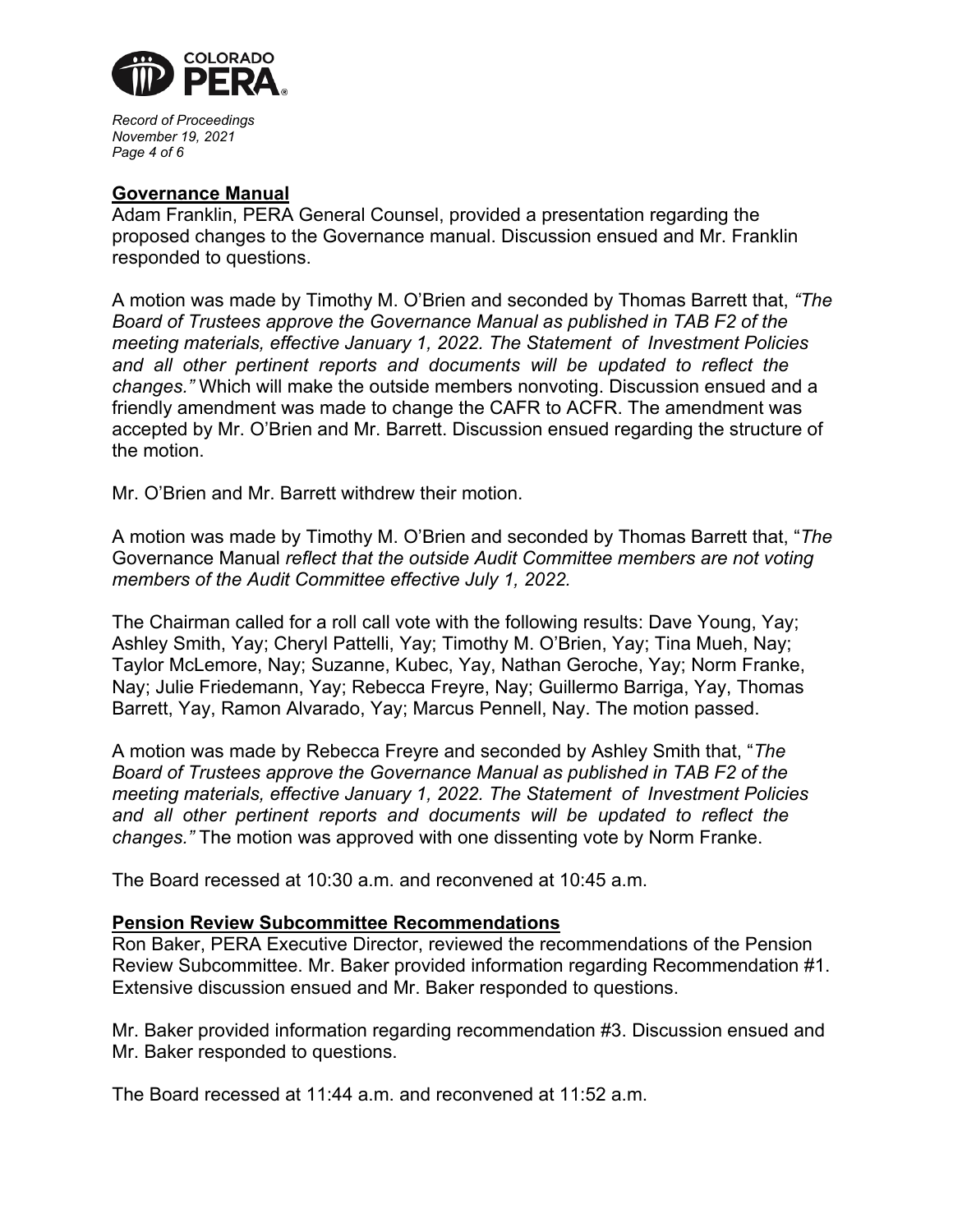

*Record of Proceedings November 19, 2021 Page 5 of 6*

The Board was in consensus that in response to the Pension Review Subcommittee's Recommendations #1 and #3, the Board agrees with the need to clarify the messages of the Signal Light Report and that report's relationship to annual auto-adjust probability. PERA will refine communications about both long- and short-term measures of its financial stability while preserving consistency of our Signal Light methodology.

Mr. Baker provided information regarding recommendation #2 and responded to questions.

The Board recessed at 12:20 p.m. and reconvened at 1:15 p.m.

### **Legislative Update**

Ron Baker, PERA Executive Director, Michael Steppat, PERA Public & Government Affairs Manager, provided an update regarding any Legislative activity. Mr. Baker responded to questions.

### **Cybersecurity**

John Carreon, PERA Director of Information Technology, asked that the Board go into Closed Executive Session.

In accordance with the Colorado Open Meetings Act, the Board of Trustees in Open Session is to determine whether it will hold a Closed Executive Session pursuant to § C.R.S. 24-6-402(3)(a)(IV). The issues to be discussed involve details of security arrangements concerning PERA.

The Board went into Closed Executive Session for the purpose of discussing details of security arrangements concerning PERA at 1:42 p.m.

In addition to the Trustees, the Executive Director and the General Counsel, all the Chief Officers, the Director of Internal Audit, IT Project Audit Manager, and the Manager of the Executive Director's Office participated in the Closed Executive Session. The Closed Executive Session concluded at 2:30 p.m.

## **Actuarial Audit Timeline**

Ron Baker, PERA Executive Director; Koren Holden, PERA Senior Actuary, provided information regarding the upcoming Actuarial Audit process and timeline. Mr. Baker and Ms. Holden responded to questions.